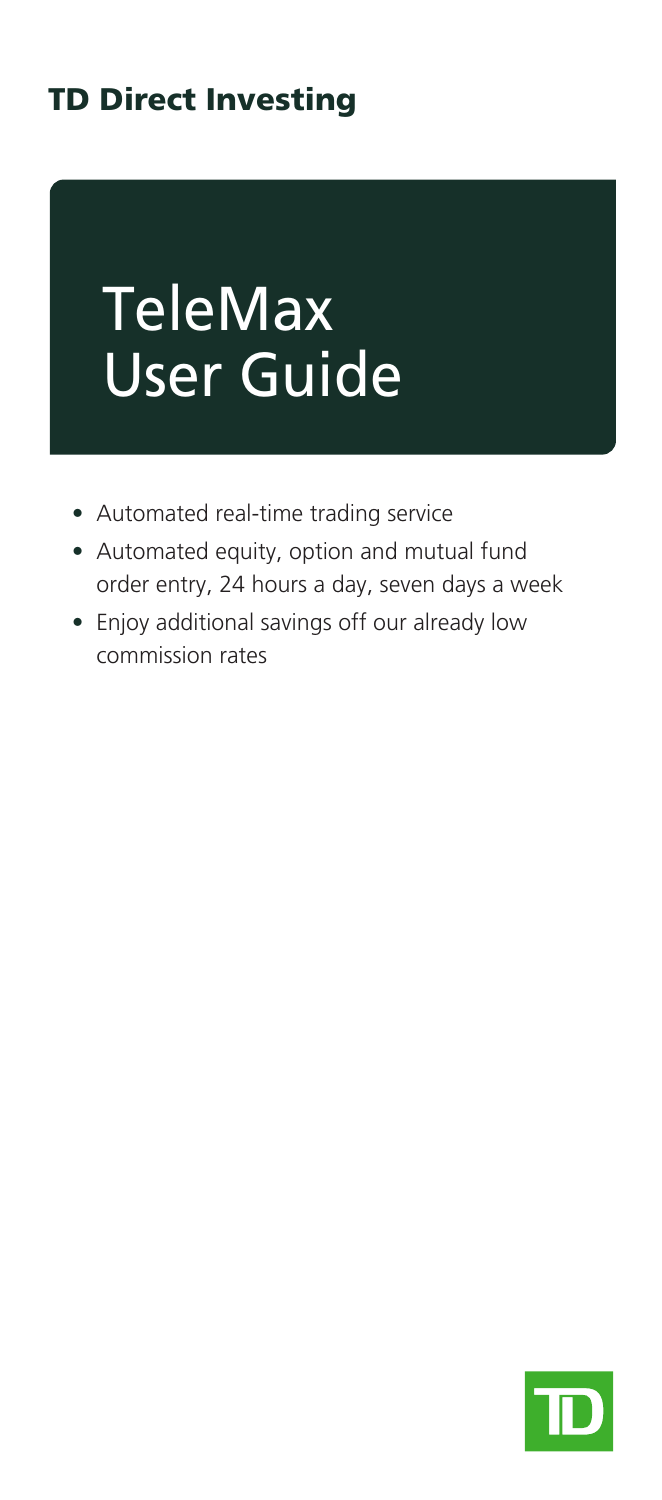# **WELCOME TO TELEMAX**

Telemax is the advanced automated telephone service that lets you monitor the market, review your portfolio and enter orders 24 hours a day, seven days a week.<sup>1</sup> All with security and privacy provided by your personal TD Direct Investing account number and confidential password.

# **TO ACCESS TELEMAX**

### **CALL USINGATOUCH-TONE PHONE**

| <b>Toronto</b>                |
|-------------------------------|
| <b>Montreal</b>               |
| Elsewhere in Canada or U.S.A. |

**Toronto (416) 593-TMAX (8629) Montreal (514) 765-TMAX (8629) Elsewhere in Canada or U.S.A. 1-800-387-1722 (Toll Free)**

**WHEN PROMPTED, ENTER THE FOLLOWING INFORMATION BY PRESSINGTHE TOUCH-TONE KEYS:**

### **SELECT** 1 **FOR ENGLISH OR** 2 **FOR FRENCH ENTER YOUR SIX-DIGIT TD DIRECT INVESTING ACCOUNT NUMBER, FOLLOWED BY**

To enter a letter, you will need to press three keys. Press star, then the key on which the letter appears and then the number corresponding to the position of the letter on that key. For example, for "H", which appears on the 4 key in position 2, press  $\star$ , 4, 2. For "I" press  $\star$ , 4, 3. If your account number is 12A345, then you would press 1, 2, \*21, 3, 4, 5.

Please use the numeric alphabet guide on page 2.

# **ENTER YOUR FOUR-DIGIT TELEMAX PASSWORD FOLLOWED BY** #

You are now ready to use TeleMax. Use the following commands at any time during your call:

- \* to return to previous menu
- $#$  to access Help under any selection, or to skip ahead when listening to quotes, outstanding orders, new issues information or stock baskets

# $\begin{bmatrix} 0 \\ 0 \end{bmatrix}$ ,  $\begin{bmatrix} \# \\ \end{bmatrix}$  to speak to a TD Direct Investing Representative

Now read on for instructions on each of these features.

### **WHEN PROMPTED, SELECT FROM THE MAIN MENU**

### **1** OUOTES

Obtain real-time quotes on Canadian and U.S. equities, options, indices and Canadian mutual funds. 2

# 2 **MARKET MONITOR**

Review popular indices and market indicators, create customized stock baskets to track your own investments. 2

### 3 **ACCOUNT INQUIRY**

Monitor cash and portfolio values and outstanding orders, contributions to your TDWaterhouse Self-Directed RSPs and payments from your TDWaterhouse Self-Directed RIFs.

# 4 **ORDER ENTRY**

Place buy or sell orders for Canadian and U.S. equities or options. Review, change or cancel outstanding equity or option orders. Place buy or sell orders on Canadian mutual funds. 2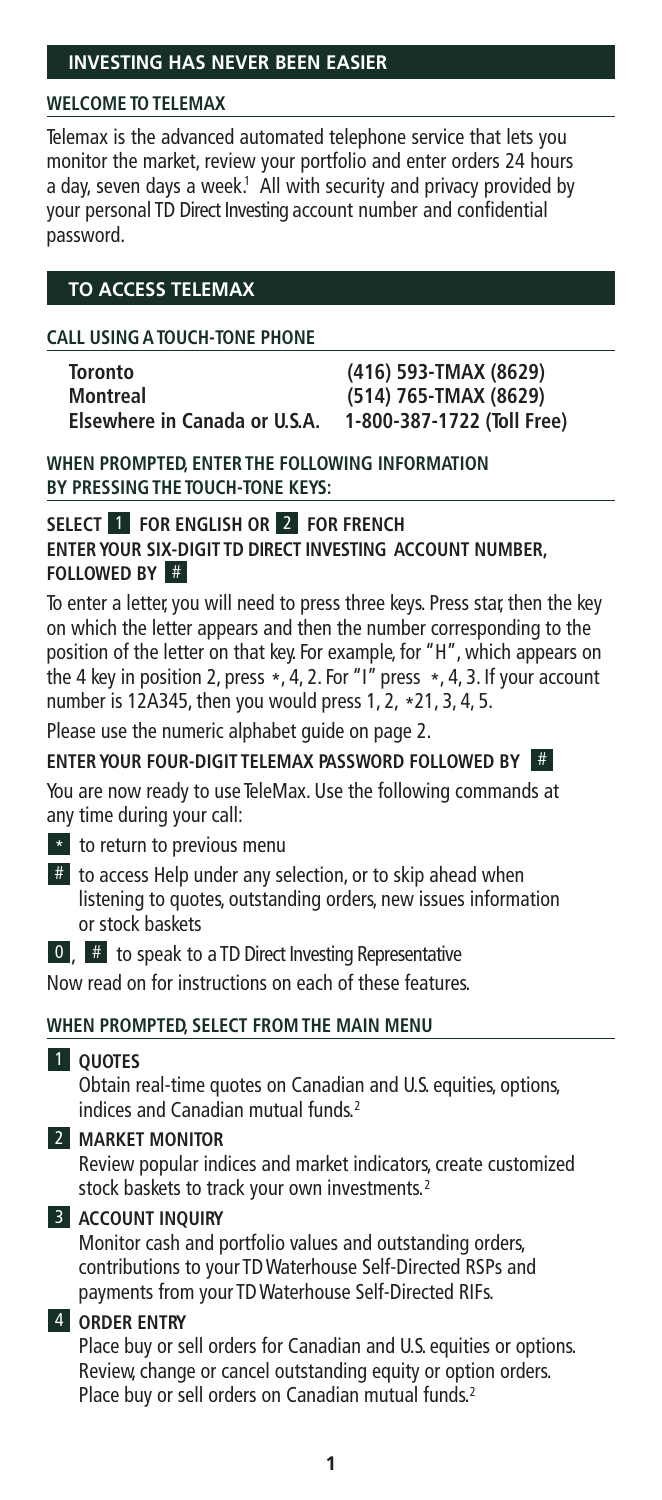# 5 **PERSONAL PROFILE**

Change your quote format(s) and password(s).

Read on for easy instructions on how to complete each of these trading inquiries and transactions.

# **TOACCESS EACH LETTER, ENTER TWO NUMBERS**

First, enter the number of the phone button on which the letter appears. Then press  $\boxed{1}$ ,  $\boxed{2}$  or  $\boxed{3}$  to indicate whether the letter is in the first, second or third position on that button. Note: there are exceptions for the letters Q, R, S, Z, dashes (55) and spaces (44).

| <b>NUMERIC ALPHABET</b>         |                                            |                             |
|---------------------------------|--------------------------------------------|-----------------------------|
| A 21<br>B 22<br>C <sub>23</sub> | J <sub>51</sub><br>K 52<br>L <sub>53</sub> | T 81<br>U 82<br>$V$ 83      |
| D <sub>31</sub><br>E 32<br>F 33 | M 61<br>N 62<br>0, 63                      | W91<br>X 92<br>Y 93<br>Z 99 |
| $G$ 41<br>H 42<br>43            | P 71<br>Q 77<br>R 72<br>$S$ 73             | $-55$<br>•44                |

# **QUOTES** 1

### **SELECT THE TYPE OF QUOTEAND EXCHANGE**

- 1 **CANADIAN EQUITY QUOTES**
- 2 **U.S. EQUITY QUOTES** (NYSE, NASDAQ,AMEX, Composite)
- 3 **OPTION QUOTES** (Canadian, U.S. Options)
- 4 **MUTUAL FUND QUOTES**
- 5 **INDEX OR QUICK QUOTES** (Indices (see appendix) and Canadian and U.S. Equities)

#### **EXAMPLE: TO OBTAINAN EQUITY QUOTE ON INTERNATIONAL BUSINESS MACHINES ONTHE NYSE**

| 2          | for U.S. Equity Quotes                                            |
|------------|-------------------------------------------------------------------|
|            | for NYSE                                                          |
| 43 22 61 # | for the equity symbol (IBM):                                      |
| 43         | because I is on the 4 button, the third letter<br>on that button  |
| 22         | because B is on the 2 button, the second<br>letter on that button |
| 61         | because M is on the 6 button, the first letter<br>on that button  |
| #          | to end your entry                                                 |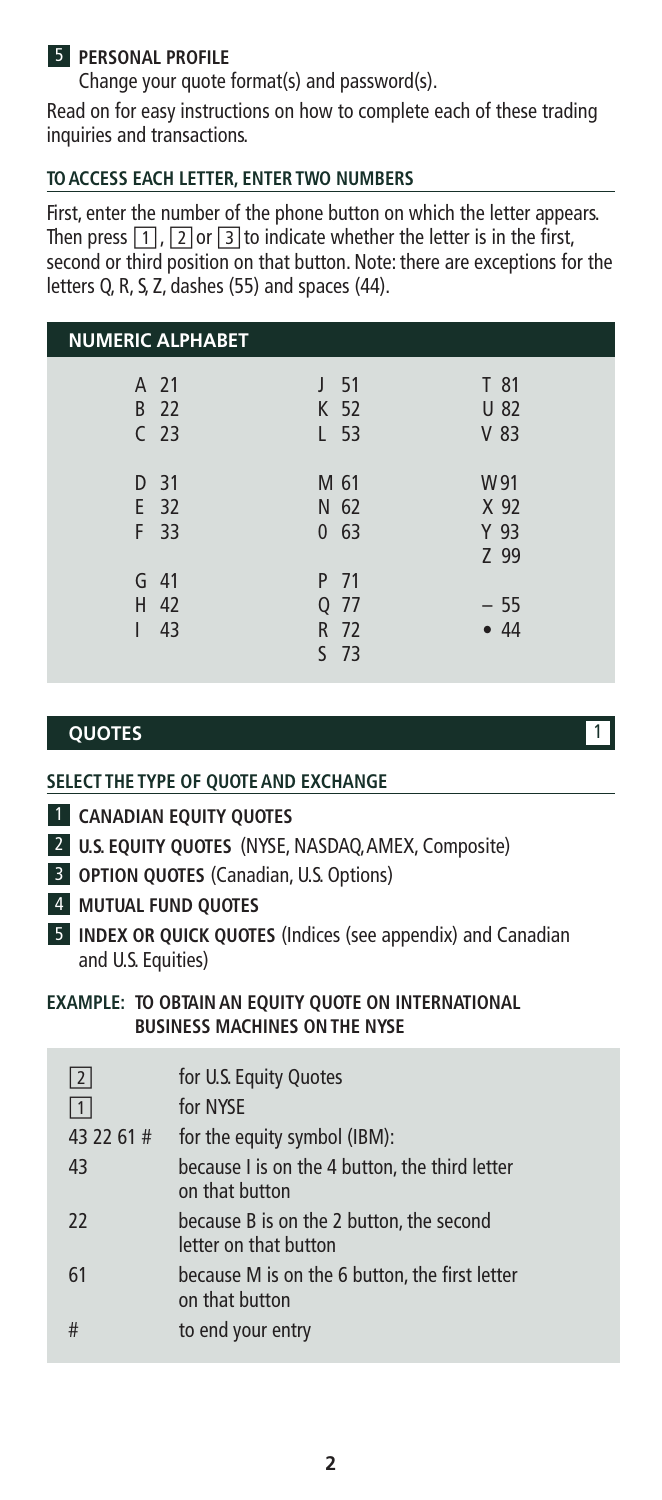# **EXAMPLE: TO OBTAINAN EQUITY QUOTE ON TORONTO DOMINION PREFERRED SERIES D**

| for Canadian Equity quotes<br>$\mathbf{1}$                            |  |      |  |  |
|-----------------------------------------------------------------------|--|------|--|--|
| 81 31 44 71 72 44 31 # for the equity symbol (TD.PR.D)                |  |      |  |  |
| To obtain quotes on other securities, use Preferred (PR), Right (RT), |  |      |  |  |
| Warrant (WT). Alternatively, you may shorten your quotes by using     |  |      |  |  |
| 01 to replace PR, 04 for RT, or 03 for WT For example:                |  |      |  |  |
| 81<br>01<br>31<br>31                                                  |  |      |  |  |
|                                                                       |  | (PR) |  |  |

#### **EXAMPLE: TO OBTAINAN OPTION QUOTE ON S&P 100 INDEX MAY 550 CALL**

| 3               | for Option Quotes                                                       |
|-----------------|-------------------------------------------------------------------------|
| $\vert 4 \vert$ | for U.S. Options                                                        |
| 63 32 92 #      | for the option symbol (OEX)                                             |
| 05#             | for the expiry month (May, entered as<br>two-character numerical month) |
| 550#            | for the whole number portion of the strike price (550)                  |
| 0#              | for the decimal portion of the strike price<br>(in this case, none)     |
|                 | for Call option (for Put options, enter 2)                              |

### **EXAMPLE: TO OBTAINA MUTUAL FUND QUOTE ON TD CANADIAN BOND FUND (TDB 162)**

| 4          | for Mutual Fund Ouotes  |
|------------|-------------------------|
| 81 31 22 # | for the fund family TDB |
| 162#       | for the fund code       |

#### **EXAMPLE: TO OBTAINAN INDEX QUOTE ONTHE S&P/TSX COMPOSITE INDEX**

| $\sqrt{5}$    | for Ouick Ouotes |
|---------------|------------------|
| 43 81 73 32 # | Symbol ITSE      |

# **MARKET MONITOR** 2

The MARKET MONITOR feature lets you review popular indices and market indicators, create stock baskets to track your own equities, options and mutual funds, and receive information on new issues available through TD Direct Investing.

#### **SELECT YOURACTIVITY**

# 1 **MARKET BASKET**

This lets you review a fixed basket of popular market indicators: S&P/TSX Composite 5&P 100<br>S&P/TSX Venture 5&P 500 S&P/TSX Venture Dow Jones Industrial Average Canadian \$ Spot NASDAQ Composite U.S. Gold Price West Texas Intermediate Crude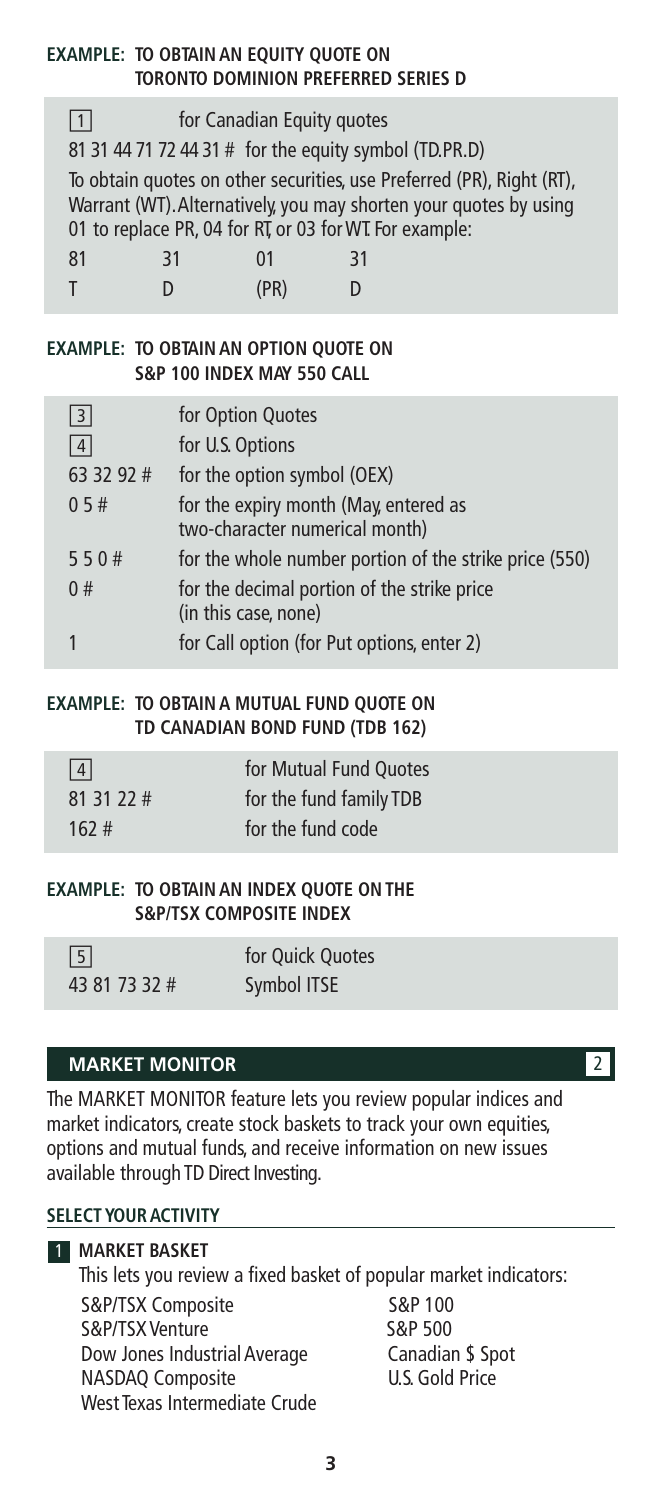# 2 **STOCK BASKET**

This lets you create and review your own customized basket of equities, options, indices and mutual funds.You can maintain up to five separate baskets at one time, with up to 10 equities, options, indices or mutual funds in each.You will be prompted to select:

 $\boxed{1}$  to review baskets with quotes, enter  $\boxed{1}$  or  $\boxed{2}$  or  $\boxed{3}$  or  $\boxed{4}$  or  $\boxed{5}$ to indicate the basket number

# **TO CREATE OR EDITA STOCK BASKET, ENTER:**

- $\boxed{6}$  to access the Create/Edit function, enter  $\boxed{1}$  or  $\boxed{2}$  or  $\boxed{3}$  or  $\boxed{4}$  or  $\overline{5}$  to indicate the basket number, then select your activity:
- $\boxed{1}$  to review a basket (without quotes)
- $\sqrt{2}$  to add equities, options, indices or mutual funds to your basket. When adding equities/options/mutual funds/indices, you may include a number of shares/contracts and cost per share/contract to track your portfolio's value
- □3 to remove equities/options/mutual funds or indices from your basket
- $\boxed{4}$  to delete the entire basket

To save your basket or any changes you have made, press  $\boxed{5}$  and you will be brought to the Save Changes Menu.To save any changes made to your stock basket, press  $\boxed{1}$ . To exit without saving the basket changes, press  $\boxed{2}$ .

# **ACCOUNT INQUIRY 3**

TheACCOUNT INQUIRY feature lets you monitor up-to-date cash and portfolio values and outstanding orders in your TD Direct Investing trading accounts as well as contributions to your TDWaterhouse Self-Directed RSPs and payments from your TDWaterhouse Self-Directed RIFs. Once you have accessed Account Inquiry from the main menu:

# **SELECT YOURACCOUNT**

or, **if applicable**, enter  $\boxed{2}$  to move to the multiple account access menu where you can enter a valid six-digit sub-account for inquiry

- 1 first account
- 2 second account
- 3 third account
- 4 fourth account
- 5 other

# **SELECT YOURACTIVITY**

1 **REVIEW CASH BALANCE, SECURITIES MARKET VALUE, TOTAL EQUITY OR MARGINAVAILABLE** All information you receive is effective on the last business day. □1 **REVIEW SDRSP CONTRIBUTIONS** All contributions are as of the last business day. □2 **REVIEW SDRIF PAYMENTS RECEIVED** All payments are as of the last business day.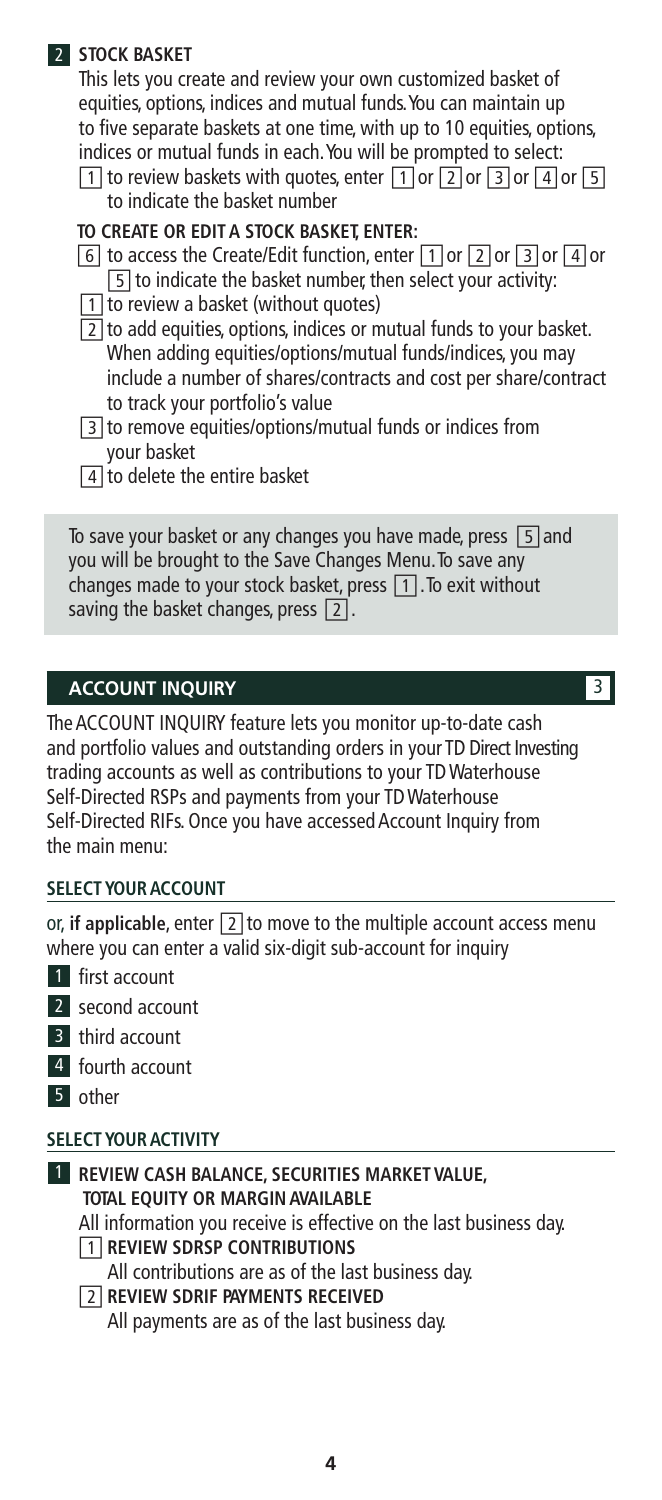# 2 **REVIEW, CHANGE OR CANCEL OUTSTANDING ORDERS**

You will receive the current status of all your orders, including any fill information.You can also change or cancel outstanding equity or option orders.Your request to change or cancel an order may be reviewed by a TD Direct Investing Representative.

# **ORDER ENTRY** 4

**Note: Mutual fund orders cannot be reviewed, changed or cancelled through TeleMax. Please call your local TD Direct Investing office if you wish to review, change or cancel a mutual fund order.**

Once you have accessed Order Entry from the main menu, TeleMax will prompt you to:

- **• SELECTANACCOUNT** Enter  $\boxed{1}$  to access the account you logged on with. If applicable, enter  $\boxed{2}$  to move to the multiple account access menu where you can enter a valid six-digit sub-account for order entry.
- **• SELECTATRANSACTION** Buy or sell Canadian and U.S. equities, options, or Canadian mutual funds traded through TD Direct Investing. Review, change or cancel outstanding equity or option orders (subject to prior fills).
- **• SELECT THE TD DIRECT INVESTING ACCOUNT IN WHICHYOU WANT TO TRADE**

# **FOR EQUITIESAND OPTIONS**

- **• ENTER THE EQUITY OR OPTION SYMBOL**
- **• CHOOSE THE MARKET IN WHICHYOU WANT TOTRADE**
- **• INDICATE THE NUMBER OF SHARES OR CONTRACTS**
- **• CHOOSE THE TYPE OF ORDER**
- **• SET THE ORDER EXPIRY DATE**
- **• ADDANY SPECIAL INSTRUCTIONS**

# **FOR CANADIAN MUTUAL FUNDS TRADEDTHROUGHTD DIRECT INVESTING:**

- **• ENTER THE FUND COMPANY SYMBOLAND FUND NUMBER**
- **• INDICATEA DOLLARAMOUNT,A SPECIFIC NUMBER OF UNITS OR WHETHERYOUWOULD LIKE TO REDEEMALL UNITS (SELL ORDERS ONLY)**
- **• ENTER THE DIVIDEND OPTION (IFAPPLICABLE)** Reinvest or Cash
- **• INDICATE GROSS OR NET (IFAPPLICABLE)** Indicate if the order value should not include the commission (NET) or should include the commission (GROSS).

# **TRANSMITTINGTHE ORDER**

After sending your order, you will be given a reference number for record keeping purposes.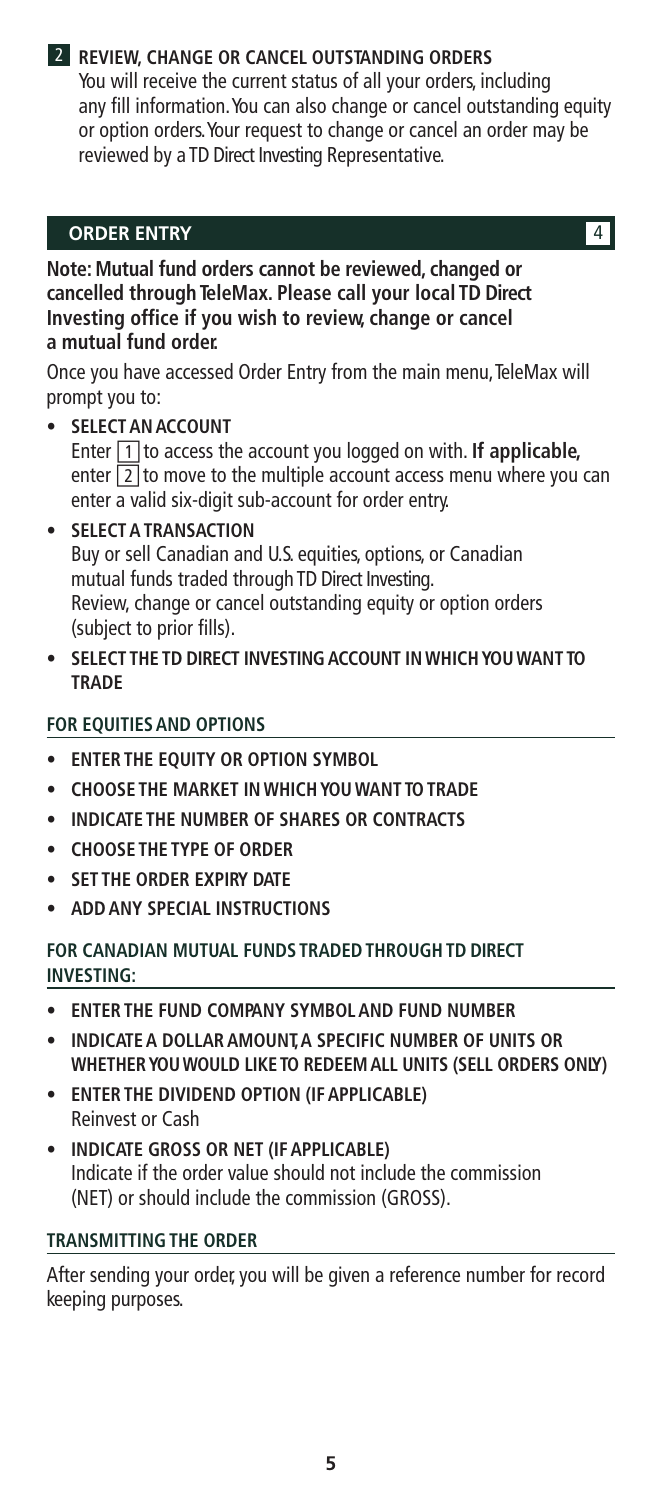# **TELEMAX – QUICK REFERENCE GUIDE**

| Toronto                           | (416) 593-TMAX (8629) |
|-----------------------------------|-----------------------|
| Montreal                          | (514) 765-TMAX (8629) |
| Elsewhere in Canada or the U.S.A. | 1-800-387-1722        |

# **WELCOME TOTELEMAX**



# When prompted, select from the main menu

| 11                                                                                                                                                                                                                                                                                                                                                 | $\overline{2}$                                                                                                                                                                                                                                                                                                | 3                                                                                                                                                                                                                                                                                                              | 4                                                                                                                                                                                                                                                                                              | 5                                                                                                                            |
|----------------------------------------------------------------------------------------------------------------------------------------------------------------------------------------------------------------------------------------------------------------------------------------------------------------------------------------------------|---------------------------------------------------------------------------------------------------------------------------------------------------------------------------------------------------------------------------------------------------------------------------------------------------------------|----------------------------------------------------------------------------------------------------------------------------------------------------------------------------------------------------------------------------------------------------------------------------------------------------------------|------------------------------------------------------------------------------------------------------------------------------------------------------------------------------------------------------------------------------------------------------------------------------------------------|------------------------------------------------------------------------------------------------------------------------------|
| <b>QUOTES</b>                                                                                                                                                                                                                                                                                                                                      | <b>MARKET MONITOR</b>                                                                                                                                                                                                                                                                                         | <b>ACCOUNT INQUIRY</b>                                                                                                                                                                                                                                                                                         | <b>ORDER ENTRY</b>                                                                                                                                                                                                                                                                             | <b>PERSONAL PROFILE</b>                                                                                                      |
| <b>CANADIAN</b><br><b>EQUITY QUOTES</b><br><b>TSX</b><br><b>ME</b><br><b>TSX VENTURE</b><br><b>OTC</b><br><b>U.S. EQUITY QUOTES</b><br>$\vert 2 \vert$<br><b>NYSE</b><br>NASDAQ<br>AMEX<br>Composite<br><b>B</b> OPTION QUOTES<br><b>ME</b><br>U.S. Options<br><b>MUTUAL FUND</b><br> 4 <br>QUOTES<br><b>5</b> QUICK QUOTES<br>Indices<br>Equities | <b>MARKET BASKET</b><br>S&P/TSX<br>Composite Index<br>S&P/TSX Venture<br>Dow Jones<br>Industrial Average<br>NASDAQ Composite<br>S&P 100<br>S&P 500<br>Canadian \$ Spot<br>U.S. Gold Price<br>West Texas<br>Intermediate Crude<br>2 STOCK BASKET<br>Review with quotes<br>Create or edit up to<br>five baskets | <b>Enter Valid Sub-Account</b><br>(if applicable)<br>1 FIRST ACCOUNT<br>$\vert$ 2<br><b>SECOND ACCOUNT</b><br>THIRD ACCOUNT<br>$\vert 3 \vert$<br><b>FOURTH ACCOUNT</b><br>$\vert 4 \vert$<br>$\overline{5}$<br><b>OTHER</b><br>Review outstanding<br>orders, SDRSP<br>contributions,<br><b>SDRIF payments</b> | Enter Valid Sub-Account<br>(if applicable)<br>1 EQUITIES<br><b>Buy Order</b><br>Sell Order<br>Review, Change<br>or Cancel<br> 2 <br><b>OPTIONS</b><br><b>Buy Order</b><br>Sell Order<br>Review, Change<br>or Cancel<br>3 <sup>1</sup><br><b>MUTUAL FUNDS</b><br><b>Buy Order</b><br>Sell Order | <b>CHANGE PREFERENCES</b><br>Quote Preference<br>Order Entry<br><b>CHANGE TELEMAX</b><br><b>PASSWORD</b><br>Logon<br>Trading |

# **FOR FAST NAVIGATION, PRESS THE FOLLOWING AT ANY TIME**

- 0 # SPEAK TO A TD DIRECT INVESTING REPRESENTATIVE
- **\*** PREVIOUS MENU
- **# HELP MESSAGE OR SKIP TO NEXT ENTRY**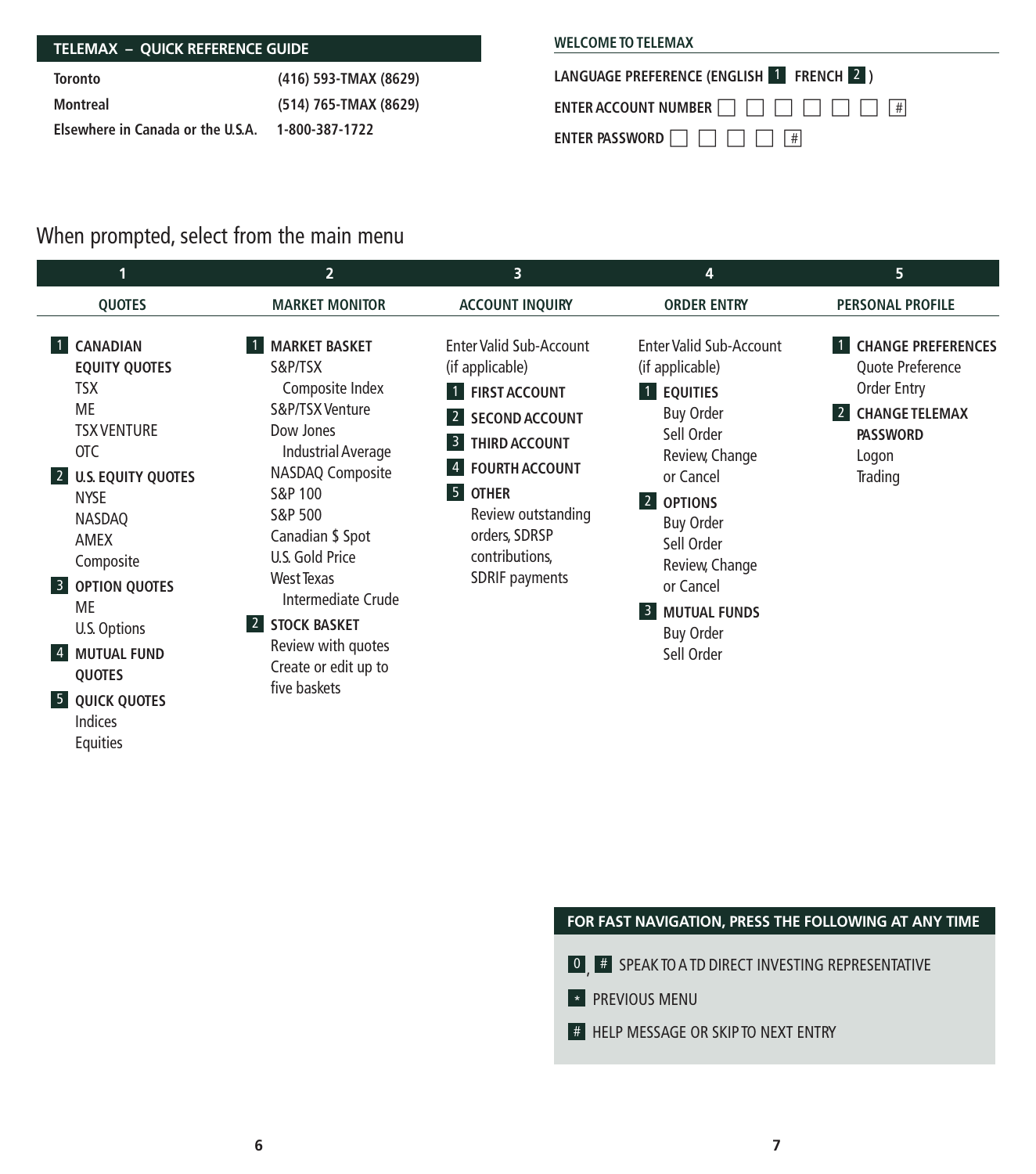# **APPENDIX – INDEX SYMBOLS**

# **CANADIAN INDICES**

| S&P/TSX Composite                     | <b>ITSE</b>  | S&P/TSX Canadian Gold                 | ITTGD        |
|---------------------------------------|--------------|---------------------------------------|--------------|
| <b>S&amp;P/TSX Ventures Composite</b> | <b>IVSEC</b> | S&P/TSX Canadian Health Care ITTHC    |              |
| S&P/TSX 60                            | <b>ISXO</b>  | S&P/TSX Canadian                      |              |
| S&P/TSX Canadian                      |              | <b>Information Technology</b>         | <b>ITTTK</b> |
| <b>Consumer Discretionary</b>         | <b>ITTCD</b> | <b>S&amp;P/TSX Canadian Materials</b> | <b>ITTMT</b> |
| <b>S&amp;P/TSX Canadian</b>           |              | S&P/TSX Canadian MidCap               | <b>ITXMC</b> |
| <b>Consumer Staples</b>               | <b>ITTCS</b> | S&P/TSX Canadian Real Estate          | <b>ITTRE</b> |
| <b>S&amp;P/TSX Canadian Div</b>       |              | S&P/TSX Canadian SmallCap             | <b>ITXXX</b> |
| <b>Metals and Mining</b>              | <b>ITTMN</b> | S&P/TSX Canadian                      |              |
| S&P/TSX Canadian Energy               | <b>ITTEN</b> | <b>Telecommunication Services</b>     | <b>ITTTS</b> |
| <b>S&amp;P/TSX Canadian</b>           |              |                                       |              |
| <b>Financial Services</b>             | ITTFS        |                                       |              |

### **U.S. INDICES**

| <b>AMEX</b>                     |              | <b>NASDAQ Computer</b>            | IXK          |
|---------------------------------|--------------|-----------------------------------|--------------|
| <b>AMEX Biotechnology</b>       | <b>IBTK</b>  | <b>NASDAQ Finance</b>             | <b>IOFIN</b> |
| <b>AMEX Composite</b>           | <b>IXAX</b>  | <b>NASDAQ Financial</b>           | <b>IIXF</b>  |
| <b>AMEX Computer Hardware</b>   | <b>IHWO</b>  | NASDAQ Industrial                 | <b>IINDS</b> |
| <b>AMEX Computer Technology</b> | <b>IXCI</b>  | NASDAQ Insurance                  | <b>IINSR</b> |
| <b>AMFX Financial</b>           | <b>IXFI</b>  | <b>NASDAQ NMS Industrials</b>     | <b>ININD</b> |
| <b>AMEX Gold BUGS</b>           | <b>IHUI</b>  | NASDAQ NMS Composite              | <b>INCMP</b> |
| <b>AMEX Major Market</b>        | <b>IXMI</b>  | <b>NASDAO</b>                     |              |
| <b>AMEX Major Market</b>        |              | Telecommunications                | <b>IIXTC</b> |
| <b>Index Reduced</b>            | <b>IXLT</b>  | <b>NASDAQ Transportation</b>      | <b>ITRAN</b> |
| AMEX Oil & Gas                  | IXOI         |                                   |              |
| <b>AMEX Pharmaceutical</b>      | <b>IDRG</b>  | <b>PHLX</b>                       |              |
|                                 |              | Philadelphia Gold and Silver IXAU |              |
| <b>DOW JONES</b>                |              | Philadelphia Oil                  |              |
| Dow Jones Corporate Bond        | <b>IDJBD</b> | Service Sector                    | <b>IOSX</b>  |
| Dow Jones Composite             | <b>IDJIC</b> | Philadelphia Semiconductor        | <b>ISOX</b>  |
| Dow Jones                       |              | <b>STANDARD &amp; POOR'S</b>      |              |
| <b>Industrial Average</b>       | <b>IDJII</b> | Standard & Poor's 100             | <b>IOFX</b>  |
| Dow Jones                       |              | Standard & Poor's 500             | <b>ISPX</b>  |
| <b>Transportation Average</b>   | <b>IDJIT</b> |                                   |              |
| Dow Jones Utilities Average     | <b>IDJIU</b> | OTHER U.S. INDICES                |              |
| <b>NASDAO</b>                   |              | <b>CBOE Latin 15</b>              | <b>IITX</b>  |
| NASDAQ 100                      | <b>INDX</b>  | <b>CBOE Market Volatility</b>     | <b>IVIX</b>  |
| NASDAQ Bank                     | <b>IBANK</b> | <b>CBOE Mexico</b>                | <b>IMEX</b>  |
| NASDAQ Biotech                  | <b>IXB</b>   | Russell 2000                      | <b>IRUT</b>  |
| <b>NASDAQ Composite</b>         | <b>ICOMP</b> | Russell 3000                      | <b>IRUA</b>  |
|                                 |              |                                   |              |
|                                 |              |                                   |              |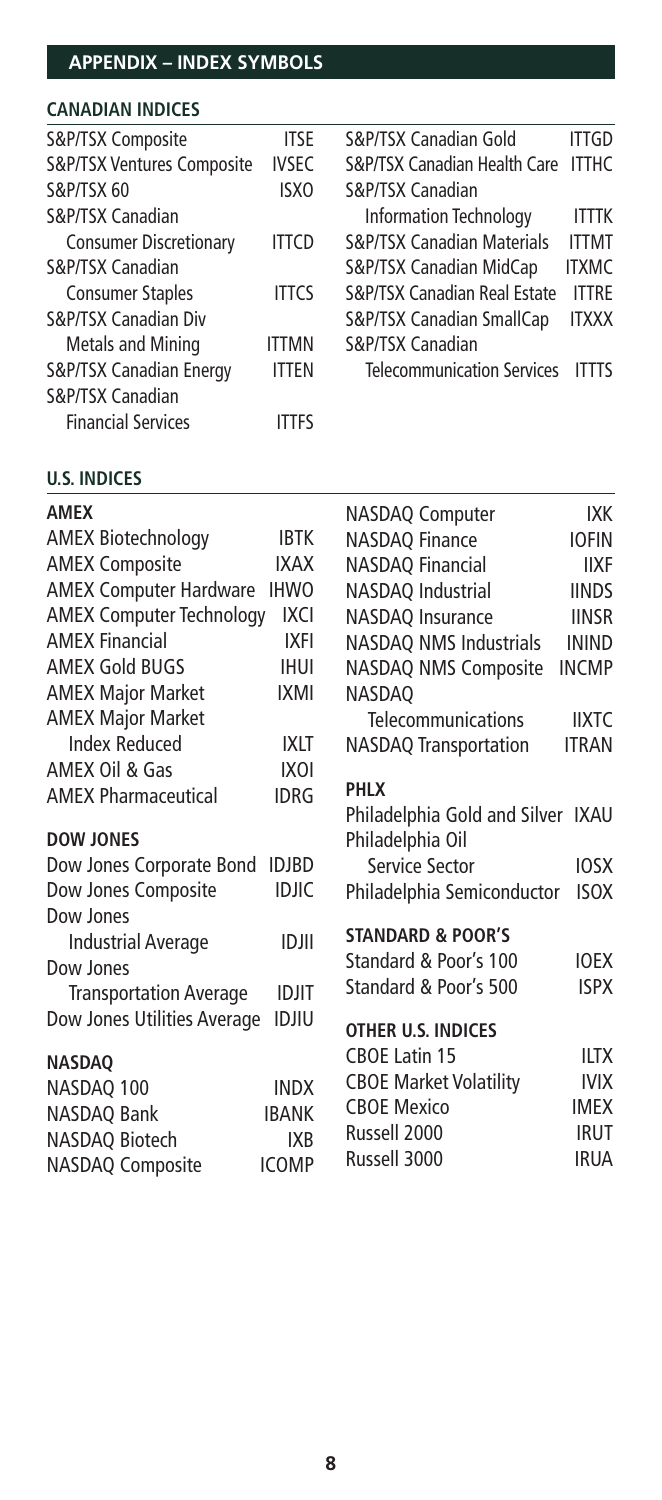# **ACCUMULATED VOLUME SYMBOLS**

| American              | IVOLA  | NASDAO              | <b>IVOLO</b> |
|-----------------------|--------|---------------------|--------------|
| Dow Jones Industrials | IVOLD. | TSX.                | <b>IVOLT</b> |
| New York              | IVOI N | <b>TSX Ventures</b> | <b>IVOLV</b> |

#### **INTERNATIONAL MARKET INDICATORS**

| German Dax                      | <b>IGDAXI</b> | Japan Yen ¥ Spot Rate          |              |
|---------------------------------|---------------|--------------------------------|--------------|
| Hong Kong Hang Seng             | <b>IHHSI</b>  | $(US\$ per 10,000) IFJPY       |              |
| Japan Nikkei                    | <b>IINIK</b>  | Mexico Peso Exchange Rate      |              |
| <b>Singapore Straits Times</b>  | <b>ISST</b>   | $(US\$ per 100)                | <b>IFMXP</b> |
| Canadian Dollar Exchange Rate   |               | Singapore Dollar Exchange Rate |              |
| $(C$ - USS)$                    | <b>ICAN</b>   | (US\$ per 10,000)              | <b>IFSPD</b> |
| Canadian Dollar Exchange Rate   |               | Swedish Krona Exchange Rate    |              |
| $(USS - CS)$                    | <b>IFCAN</b>  | (US\$ per 100)                 | <b>IFSWK</b> |
| Australian Dollar Exchange Rate |               | Swiss Franc Spot Rate          |              |
| (US\$ per 100) IFAUD            |               | (US\$ per 100)                 | <b>IFSWF</b> |
| Brazilian Real Exchange Rate    |               | Taiwan Dollar Exchange Rate    |              |
| (US\$ per 10,000) IFBRR         |               | (US\$ per 10,000)              | <b>IFTWD</b> |
| British Sterling £ Spot Rate    |               | Federal Fund Rate              | <b>IFEDF</b> |
| (US\$ per 100) IFSTG            |               | U.S. Gold Spot                 | <b>ICGLD</b> |
| European Monetary Exchange      |               | Silver Spot                    | <b>ICSIL</b> |
| Rate (US\$ per 1,000)           | <b>IFEUR</b>  | <b>West Texas</b>              |              |
| Hong Kong Dollar Exchange Rate  |               | Intermediate Crude             | <b>ICWTI</b> |
| (US\$ per 100) IFHKD            |               | London Gold Fix                | <b>IGLDL</b> |
| Indian Rupee Exchange Rate      |               | Zurich Gold                    | <b>IGLDZ</b> |
| (US\$ per 10,000)               | <b>IFINR</b>  |                                |              |

# **ISSUE FLUCTUATIONS**

| <b>NYSE</b><br><b>TRIN NYSE</b><br>New York advances<br>New York declines<br>New York down volume<br>NYSE unchanged | <b>ITRIN</b><br><b>INYUS</b><br><b>INYDS</b><br><b>INYDV</b><br><b>INYUC</b> | TSX<br>Toronto Issues Advanced<br>Toronto Issues Declined<br>Toronto Issues Unchanged<br><b>Toronto Volume</b><br><b>Issues Advanced</b> | <b>ITYUS</b><br><b>ITYDS</b><br><b>ITYUC</b><br><b>ITYUV</b> |
|---------------------------------------------------------------------------------------------------------------------|------------------------------------------------------------------------------|------------------------------------------------------------------------------------------------------------------------------------------|--------------------------------------------------------------|
| New York<br>volume advances<br><b>TICK INDEX</b>                                                                    | <b>INYUV</b>                                                                 | <b>Toronto Volume</b><br><b>Issues Declined</b>                                                                                          | <b>ITYDV</b>                                                 |
| American<br><b>NASDAQ</b>                                                                                           | <b>ITICA</b><br>itico                                                        | New York<br>Toronto                                                                                                                      | <b>ITICN</b><br><b>ITICT</b>                                 |

Index symbols may be subject to change at any time. If the index symbol is not found in TeleMax, please contact your local TD Direct Investing location, or visit www.tdwaterhouse.ca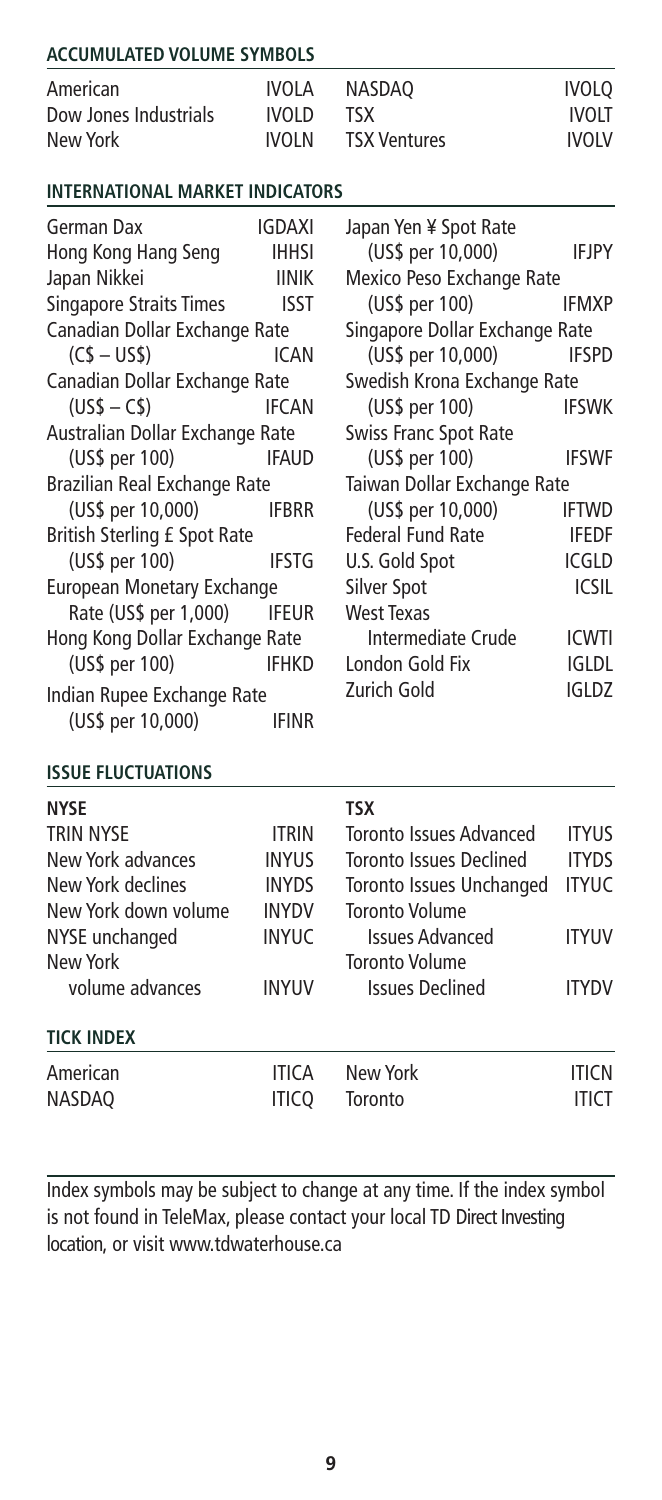# **ERRORS AND WARNINGS**

When you send your trade request, the TD Direct Investing system performs several edits to ensure that your order meets certain requirements. If there is a problem, you may receive one of these messages.

**Edit Error –** This means that you cannot enter your order in its current format. The order must be modified or ended. You may enter:

- $\boxed{1}$  to modify the order
- $\boxed{2}$  to end the order

### $|3|$  to repeat the error message

**Edit Warning –** This gives information about your order. You may choose to modify or end the order, or override the warning and continue with your order in its current format. You may enter:

- $\boxed{1}$  to override the edit warning and proceed with the order
- $\boxed{2}$  to modify the order
- **[3]** to end the order

# **REVIEW YOUR ORDER AND CORRECT IF NECESSARY**

TeleMax will read back your order in detail, stating the estimated value of your transaction. The estimated commission is based on TD Direct Investing regular Commission Schedule and includes any applicable commission discount for using TeleMax.

Once you have reviewed your order, enter:

#### 1 **IF THE ORDER IS CORRECT**

You will be prompted to enter your password to send the order to TD Direct Investing.

#### **Note: All mutual fund orders will be processed when received by the Mutual Fund Company and will be processed at the next valuation day price.**

- 2 **TO MODIFY THE ORDER** TeleMax will take you back to the order to make changes. Or simply press  $\boxed{\cdot}$  to go to the previous menu.
- 3 **TO END THE ORDER** TeleMax will return you to the main menu.

# 4 **TO HAVE THE DETAILS OF YOUR ORDER REPEATED**

### **SEND YOUR ORDER TO TD DIRECT INVESTING**

If you pressed  $\boxed{1}$  above, you will be prompted to enter your password to send the order.

### **ENTER YOUR PASSWORD, FOLLOWED BY**  $\vert \# \vert$

### **WRITE DOWN YOUR ORDER REFERENCE NUMBER**

When your order has been sent, TeleMax will read back a reference number. Keep this for your records.

### **ONCE YOUR ORDER HAS BEEN SENT, YOU MAY SELECT**

- 1 to return to main menu
- 2 to return to order entry menu
- 3 to have your reference number repeated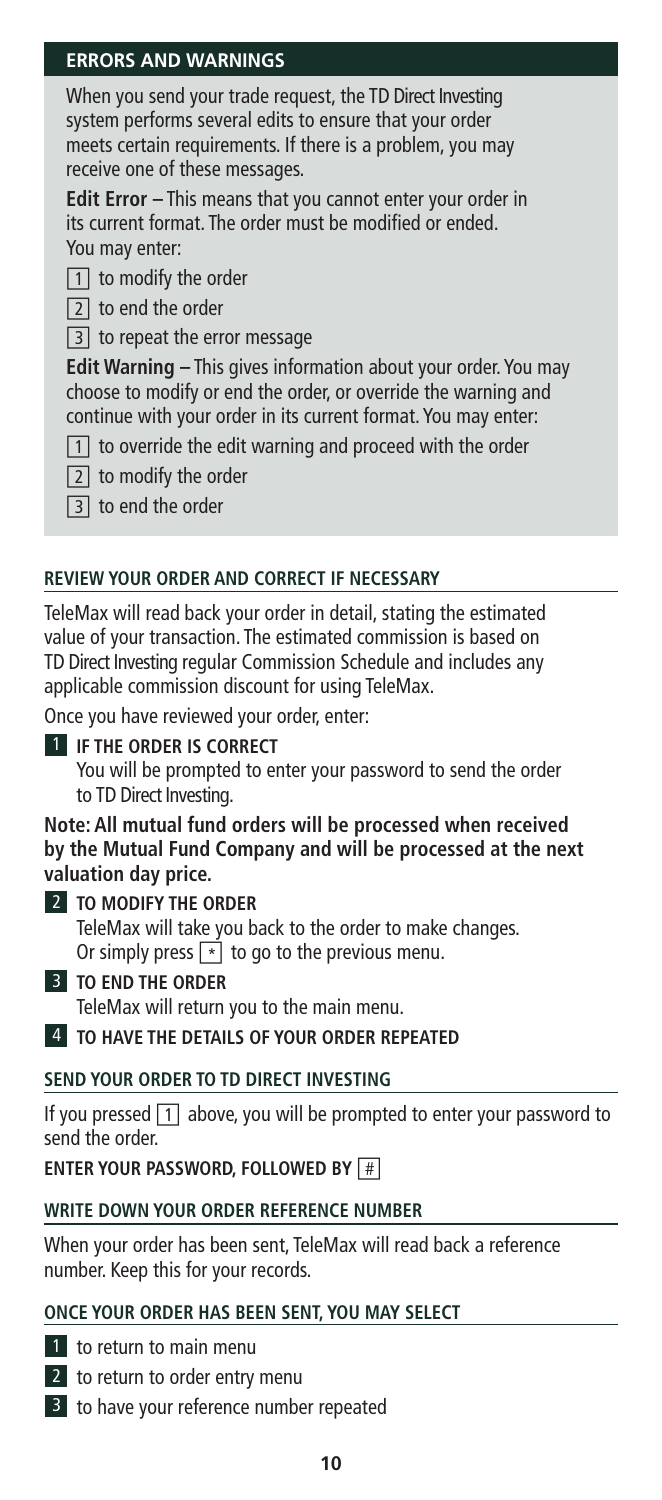# **TO REVIEW, CHANGE OR CANCEL AN EQUITY OR OPTION ORDER**

# **FROM THE ACTION MENU, SELECT:**

3 review, change or cancel

# **SELECT THE ACCOUNT YOU WANT TO ACCESS**

### **ENTER THE NUMBER OF THE ACCOUNT**

TeleMax will read back all of your orders in the selected account. After reviewing your orders:

# **SELECT YOUR ACTIVITY**

- 1 return to order entry menu
- 2 change an order Enter the corresponding order number followed by  $\boxed{\#}$ . Then select one of the following:
	- $\boxed{1}$  to change the price
		- $\boxed{1}$  to have your order filled at market price
		- $\boxed{2}$  to specify a limit price
		- □3 to enter an On Stop order
	- $\boxed{2}$  to change order quantity
	- **3** to change expiry date
	- $\boxed{4}$  to add, change or remove special instructions

Follow the prompts to make the desired changes to your order. TeleMax will read back the details of your change request, then prompt you to enter:

- $\boxed{1}$  if your changes are complete. You will then be prompted
	- to send your order to TD Direct Investing
- $\sqrt{2}$  to make more changes to the same order
- 3 cancel an order

Enter the corresponding order number, followed by  $\boxed{\#}$ .

- TeleMax will read back your cancel request and prompt you to select:
- $\boxed{1}$  to transmit the cancel request by entering your password
- $\boxed{2}$  to end your cancel request and return to the main menu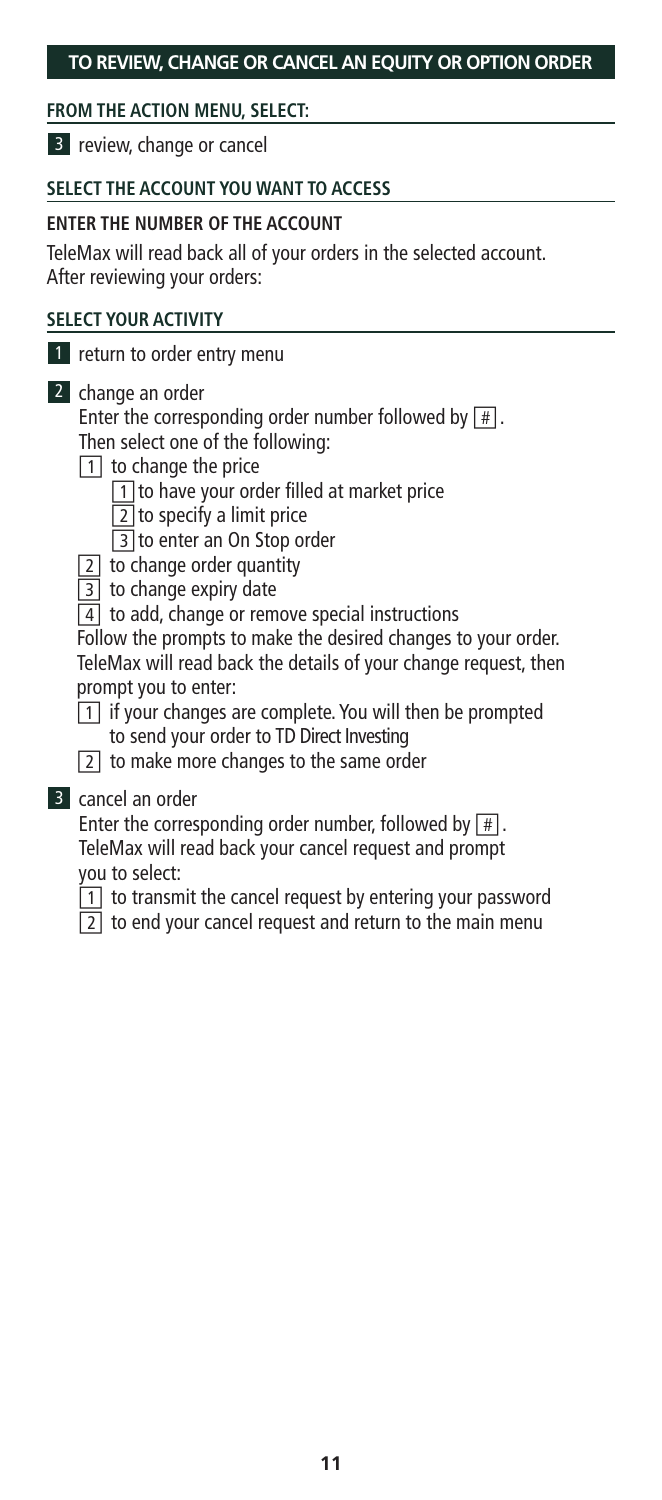#### **SELECT YOUR ACTIVITY**

#### 1 **CHANGE YOUR PREFERENCES**

This lets you customize the format in which you receive quotes. Press:

- □1 to change your quote preference
- [2] to change your order entry quote preference

Follow prompts to select appropriate quote formats.

2 **CHANGE YOUR PASSWORD(S)**

This lets you customize your four-digit password. It must always be four digits. Press:

- □1 to change logon password
- $\boxed{2}$  to change trading password

Don't forget we also offer WebBroker, which features on-line access to order entry, market quotes, research, Fixed Income Centre, New Issues Centre, eServices and account information.

<sup>2</sup> Available through TD Direct Investing.

<sup>&</sup>lt;sup>1</sup> Except during regularly scheduled system maintenance times.